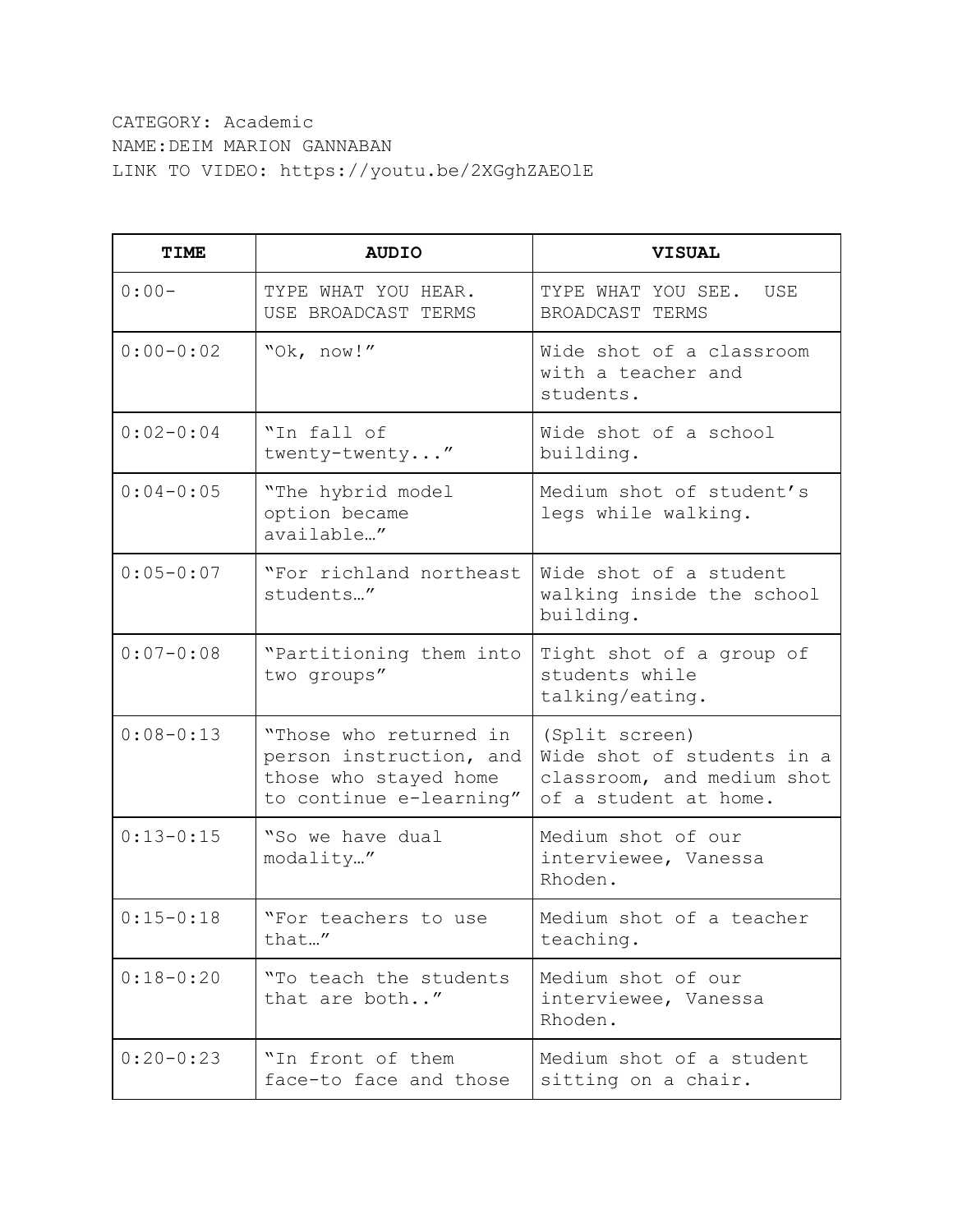|               | that are"                                                                                                                                    |                                                                                                            |
|---------------|----------------------------------------------------------------------------------------------------------------------------------------------|------------------------------------------------------------------------------------------------------------|
| $0:23 - 0:26$ | "On home; online"                                                                                                                            | Tight shot of a<br>computer/laptop.                                                                        |
| $0:26 - 0:28$ | "While e-learning from<br>home can provide a<br>sense of comfort"                                                                            | Tight shot of a student<br>typing.                                                                         |
| $0:28 - 0:31$ | "Familiarity; when a<br>student's only<br>supervisor is"                                                                                     | Tight shot of a student<br>using their chromebook.                                                         |
| $0:31-0:34$   | "On their screen other<br>online distractions are<br>sure to follow"                                                                         | Tight shot of a student<br>texting on their phone.                                                         |
| $0:34 - 0:36$ | "Just put on their tv<br>and kind of like"                                                                                                   | Tight shot of a tv.                                                                                        |
| $0:36 - 0:39$ | "Forget about the<br>online class because"                                                                                                   | Medium shot of our<br>interviewee, Kaila Fulton.                                                           |
| $0:39-0:41$   | "You're not you're not<br>physically in the<br>classroom."                                                                                   | Medium shot of a student<br>in the classroom.                                                              |
| $0:41 - 0:45$ | "It's more difficult<br>because you know when<br>you're at home you're<br>sitting there"                                                     | Medium shot of our<br>interviewee, Danielle<br>Strano.                                                     |
| $0:45-0:47$   | "Like, oh let me go on<br>my phone"                                                                                                          | Tight shot of a phone on a<br>table.                                                                       |
| $0:47-0:48$   | "And you're in the<br>middle of class"                                                                                                       | Tight shot of a student<br>using their phone.                                                              |
| $0:48 - 0:53$ | (Graphic) "Navigating<br>technology can be<br>burdensome enough. "                                                                           | Picture of a computer;<br>with an emoji on the<br>inside.                                                  |
| $0:53 - 0:59$ | (Graphic) "On top of<br>that students often<br>feel the pressures of<br>helping to take care of<br>family members,<br>becoming a monitor for | The word pressure slowly<br>goes near the screen, and<br>pictures popping up<br>alongside every statement. |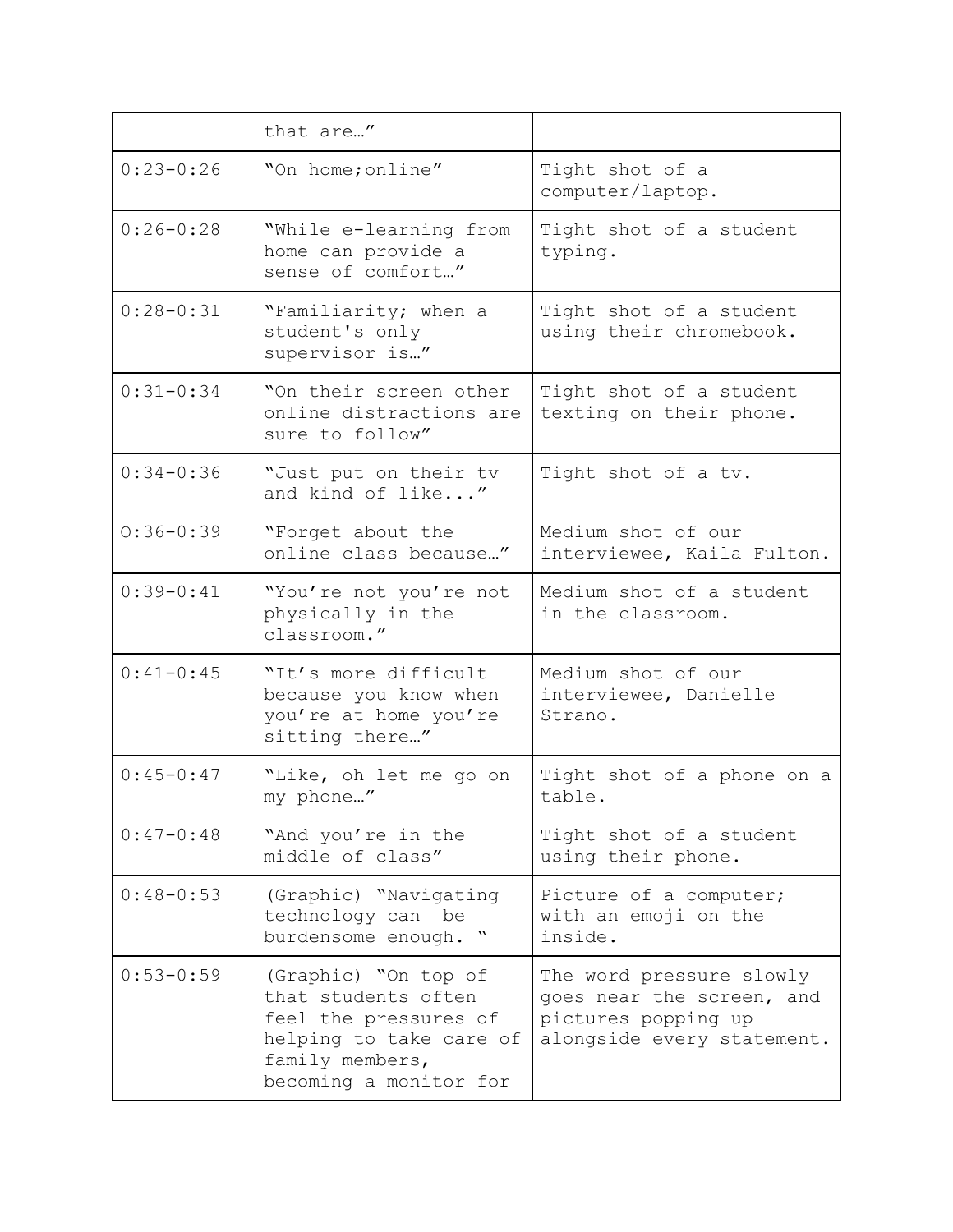|               | their siblings, or even<br>beginning or continuing<br>to work.                     |                                                                                          |
|---------------|------------------------------------------------------------------------------------|------------------------------------------------------------------------------------------|
| $0:59 - 1:04$ | "Although they are home<br>they're having to take<br>on other<br>responsibilities" | Medium shot of our<br>interviewee, Margot<br>Jeffers.                                    |
| $1:04-1:08$   | "Like helping younger<br>siblings with their<br>online learning."                  | Tight shot of a student<br>using their chromebook.                                       |
| $1:08 - 1:10$ | "Staying engaged in<br>school can require"                                         | Medium shot of a student<br>sitting on a chair.                                          |
| $1:10-1:12$   | "More effort when<br>classmates are split<br>between"                              | Medium shot of a teacher<br>teaching using a tv<br>screen.                               |
| $1:12 - 1:13$ | "Virtual and in-person<br>learning"                                                | Screen recording of a<br>google meet, and Medium<br>shot of a student in a<br>classroom. |
| $1:13 - 1:16$ | "And some student's<br>natural response is to<br>disconnect"                       | Wide shot of a school<br>hallway.                                                        |
| $1:16 - 1:20$ | "Most times teachers<br>will do it: not<br>purposely                               | Medium shot of our<br>interviewee, Amari<br>Francis.                                     |
| $1:20 - 1:22$ | "But they'll pay more<br>attention to the<br>students that"                        | Wide shot of a teacher.                                                                  |
| $1:22 - 1:26$ | "Are in the classroom<br>physically"                                               | Medium shot of a student<br>sitting on a chair.                                          |
| $1:26 - 1:28$ | "And then it kind of<br>makes me feel"                                             | Medium shot of a teacher<br>in front of the class.                                       |
| $1:28 - 1:31$ | "Excluded, I just kind<br>of exit out"                                             | Wide shot of a classroom<br>with a teacher in front of<br>her students.                  |
| $1:31 - 1:33$ | "Some of them are not                                                              | Medium shot of our                                                                       |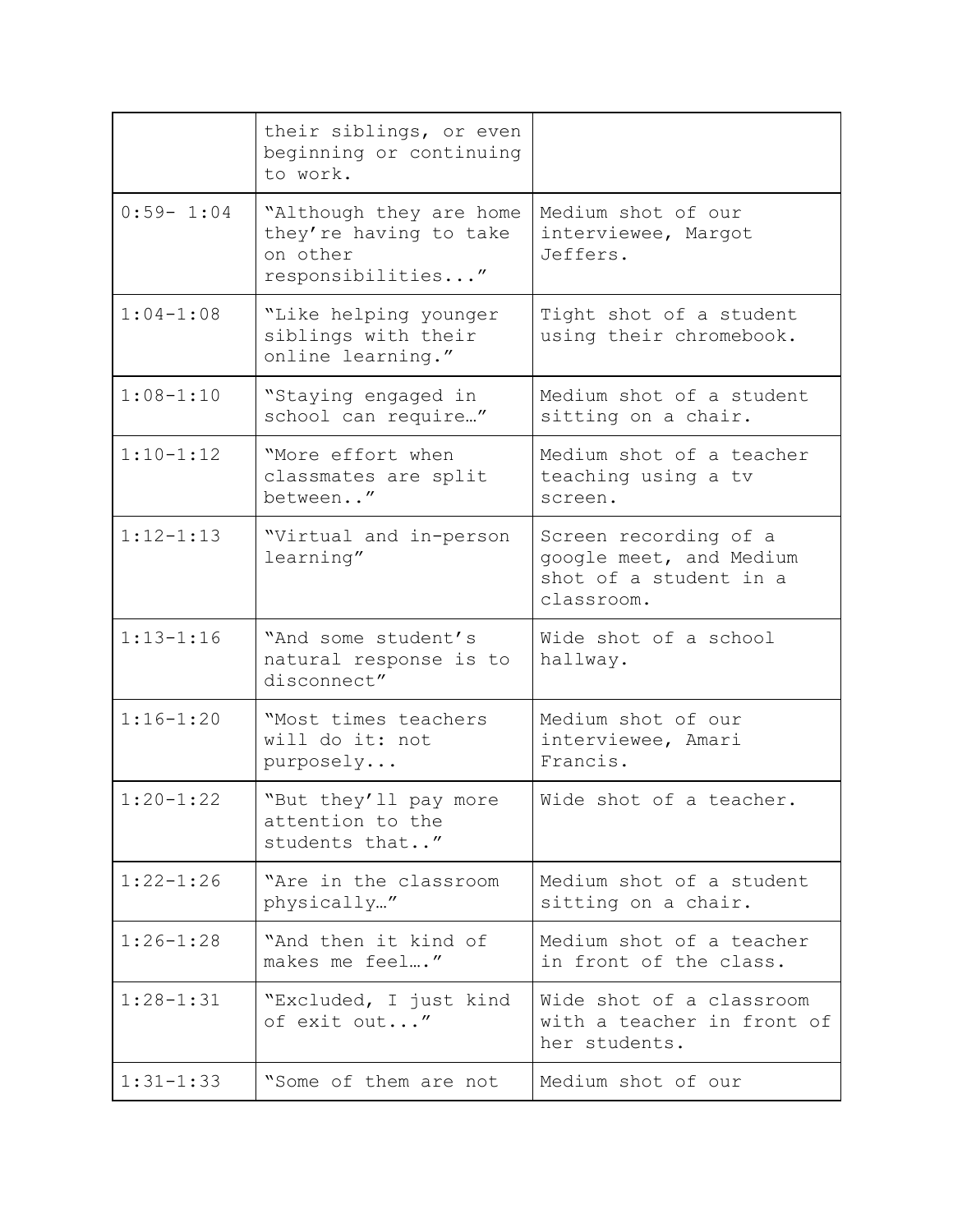|               | motivated and they"                                                                                                         | interviewee, Trevon Lamar                                                                   |
|---------------|-----------------------------------------------------------------------------------------------------------------------------|---------------------------------------------------------------------------------------------|
| $1:33 - 1:35$ | "Have stopped doing<br>work or they"                                                                                        | Tight shot of a hand<br>sanitizer; with a teacher<br>in the background.                     |
| $1:35 - 1:37$ | "Just have felt like<br>they just"                                                                                          | Medium shot of a teacher<br>teaching a class.                                               |
| $1:37 - 1:39$ | "Want to give up their<br>school works"                                                                                     | Tight shot of a hand<br>pointing to the screen.                                             |
| $1:39-1:43$   | Graphics "In quarter<br>two of the previous<br>school year nineteen<br>percent of student<br>grades were failing<br>grades. | Graphic showing quarter 2,<br>2019-2020, and 19%.                                           |
| $1:43 - 1:48$ | This year in quarter<br>two that number was<br>twenty-six percent, a<br>seven percent increase"                             | A graphic showing quarter<br>2, 2020-2021, and 26%. And<br>7% with a sunrise<br>transition. |
| $1:49 - 1:51$ | "The number of students<br>who are not"                                                                                     | Medium shot of our<br>interviewee, Margot<br>Jeffers.                                       |
| $1:51 - 1:52$ | "Performing well and"                                                                                                       | Medium shot of a group of<br>students walking.                                              |
| $1:52 - 1:54$ | "Passing at this point<br>in the school year"                                                                               | Wide shot of a student<br>walking in the hallway.                                           |
| $1:54 - 1:56$ | "Which is second uh<br>second quarter"                                                                                      | Medium shot of a teacher<br>in front of the class.                                          |
| $1:56 - 1:59$ | "It is it has<br>increased"                                                                                                 | Medium shot of our<br>interviewee, Margot<br>Jeffers.                                       |
| $1:59 - 2:02$ | "To meet students where<br>they are in these<br>challenges"                                                                 | Wide shot of a school<br>courtyard.                                                         |
| $2:02 - 2:03$ | "Teachers are changing<br>their usual methods"                                                                              | Medium shot of a teacher<br>facing a laptop.                                                |
| $2:03 - 2:05$ | "and effort to adapt"                                                                                                       | Medium shot of a teacher.                                                                   |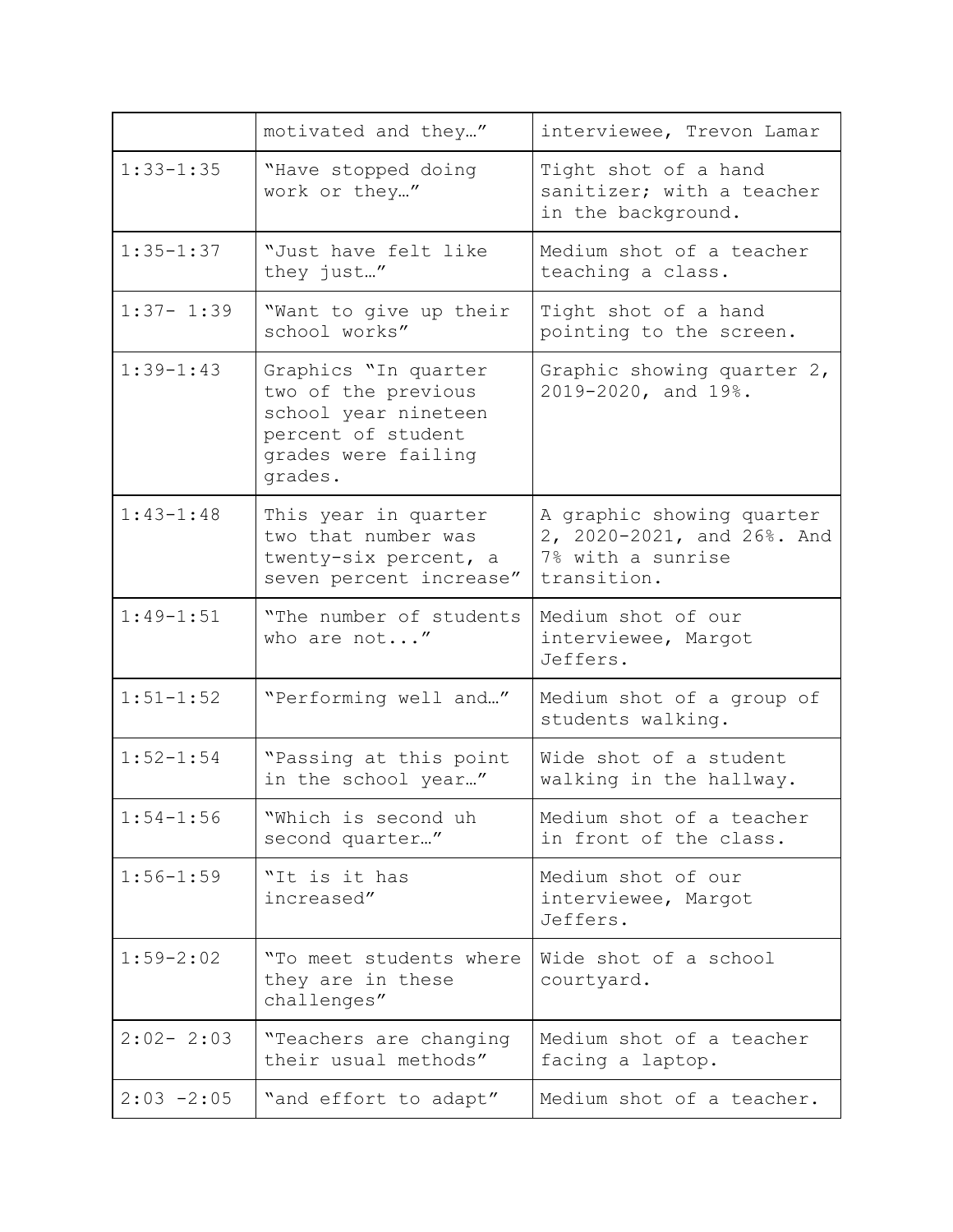| $2:05 - 2:09$ | "What I'm having to<br>adjust and do is"                                       | Medium shot of our<br>interviewee, Margot<br>Jeffers.               |
|---------------|--------------------------------------------------------------------------------|---------------------------------------------------------------------|
| $2:09 - 2:11$ | "Do more with less."                                                           | Tight shot of a binder on<br>the wall.                              |
| $2:11 - 2:13$ | "Teach more"                                                                   | Tight shot of teacher in<br>front of a tv screen                    |
| $2:13 - 2:15$ | "But with less pieces."                                                        | Medium shot of a teacher<br>while teaching.                         |
| $2:15 - 2:18$ | "Every Friday I usually<br>host a"                                             | Medium shot of our<br>interviewee, Trevon Lamar.                    |
| $2:18 - 2:19$ | "Review session before<br>we"                                                  | Medium shot of a teacher<br>in front of the class.                  |
| $2:19 - 2:21$ | "Get ready to take a<br>test."                                                 | Medium shot of a teacher<br>teaching a class.                       |
| $2:21-2:22$   | "So students can join<br>the"                                                  | Medium shot of our<br>interviewee, Trevon Lamar.                    |
| $2:22 - 2:24$ | "Review session on<br>friday"                                                  | Medium shot of a teacher<br>while teaching.                         |
| $2:24 - 2:25$ | "To get that extra<br>help."                                                   | Medium shot of a teacher.                                           |
| $2:25 - 2:27$ | "Beyond RNE Richland<br>school district 2"                                     | Wide shot of two students<br>walking.                               |
| $2:27 - 2:30$ | "Took a step forward in   Medium shot of two<br>accommodating students<br>and" | students while eating.                                              |
| $2:30 - 2:32$ | "Created 40 percent<br>grade minimum"                                          | Medium shot of student<br>while sitting.                            |
| $2:32-2:33$   | "As well as the credit<br>recovery process."                                   | Medium shot of a student<br>sitting on a chair in the<br>classroom. |
| $2:33 - 2:36$ | "Now offered content<br>recovery"                                              | Medium shot of our<br>interviewee, Vanessa<br>Rhoden.               |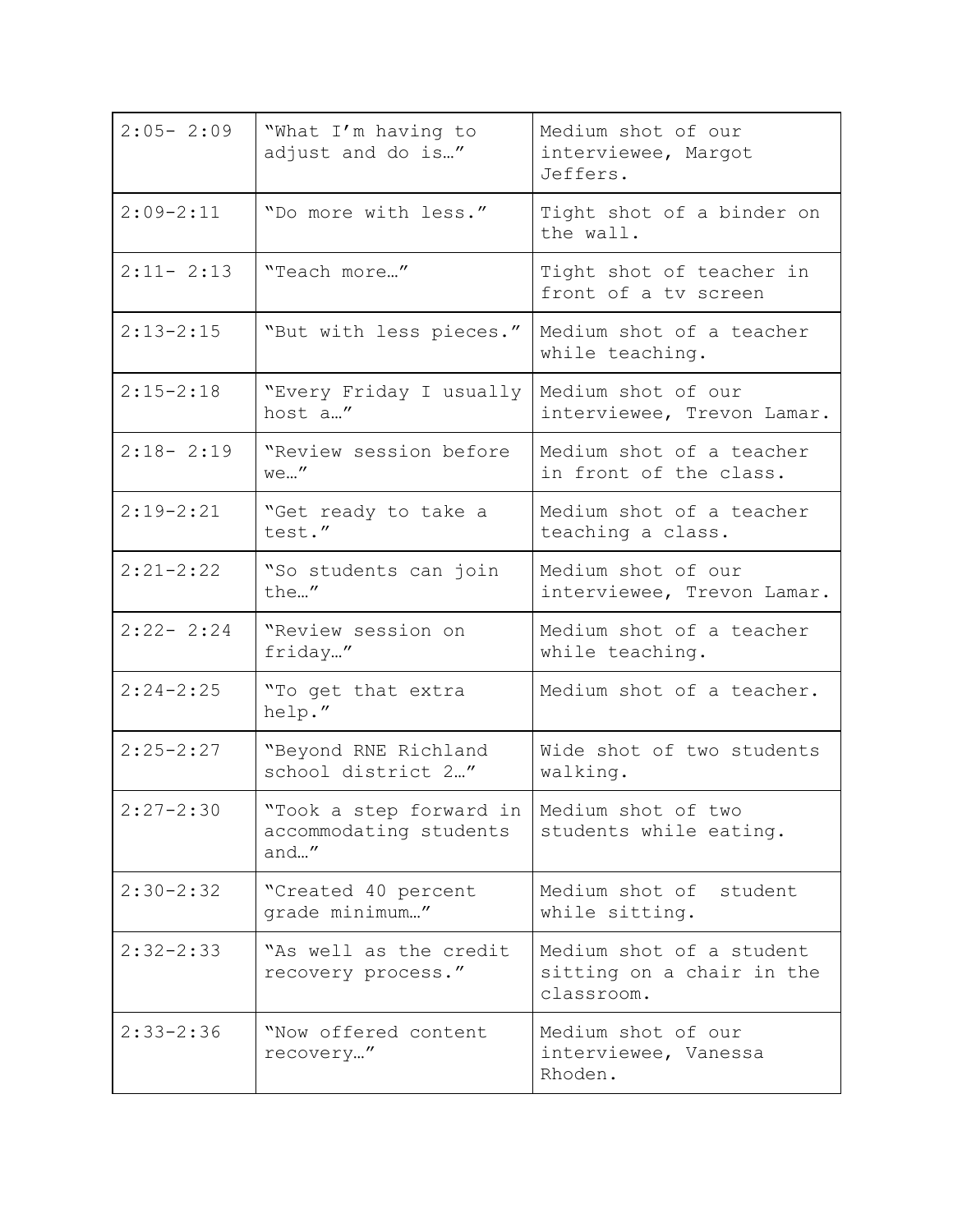| $2:36 - 2:37$ | "And they have<br>fifty-nine or below for<br>quarter"                           | Medium shot of a teacher<br>facing a tv.                |
|---------------|---------------------------------------------------------------------------------|---------------------------------------------------------|
| $2:37 - 2:41$ | "Two a student can do<br>content recovery"                                      | "Tight shot of a student<br>sitting on a chair.         |
| $2:41 - 2:43$ | "And if they do the<br>content recovery"                                        | Tight shot of a student<br>using a laptop.              |
| $2:43 - 2:47$ | "And make a sixty or<br>above then they will<br>get a sixty for quarter<br>two" | Medium shot of our<br>interviewee, Vanessa<br>Rhoden.   |
| $2:47 - 2:50$ | "There's something that<br>just came down the pipe<br>from the"                 | Medium shot of a desk.                                  |
| $2:50 - 2:52$ | "District office where<br>if"                                                   | Wide shot of a school<br>hallway.                       |
| $2:52 - 2:56$ | "A student had"                                                                 | Tight shot of a student<br>sitting on a chair.          |
| $2:56 - 2:59$ | "Below a forty the<br>floor is a forty now.                                     | Medium shot of our<br>interviewee, Vanessa<br>Rhoden.   |
| $2:59 - 3:00$ | "Even in respect to the<br>pandemic the"                                        | Tight shot o a signage.                                 |
| $3:00-3:02$   | "District's grading<br>policy is still in<br>effect.                            | Medium shot of a school<br>hallway.                     |
| $3:02 - 3:05$ | "Students can always<br>monitor their grades<br>using powerschool"              | Tight shot of a student's<br>hand while using a laptop. |
| $3:05 - 3:07$ | "And communicate with<br>their teachers for any<br>help they may"               | Medium shot of teacher in<br>front of the class.        |
| $3:07 - 3:09$ | "Need, signing off for<br>rne tv"                                               | Medium shot of a group of<br>students.                  |
| $3:09 - 3:10$ | Nat sound of a door<br>closing.                                                 | Tight shot of a door<br>closing.                        |